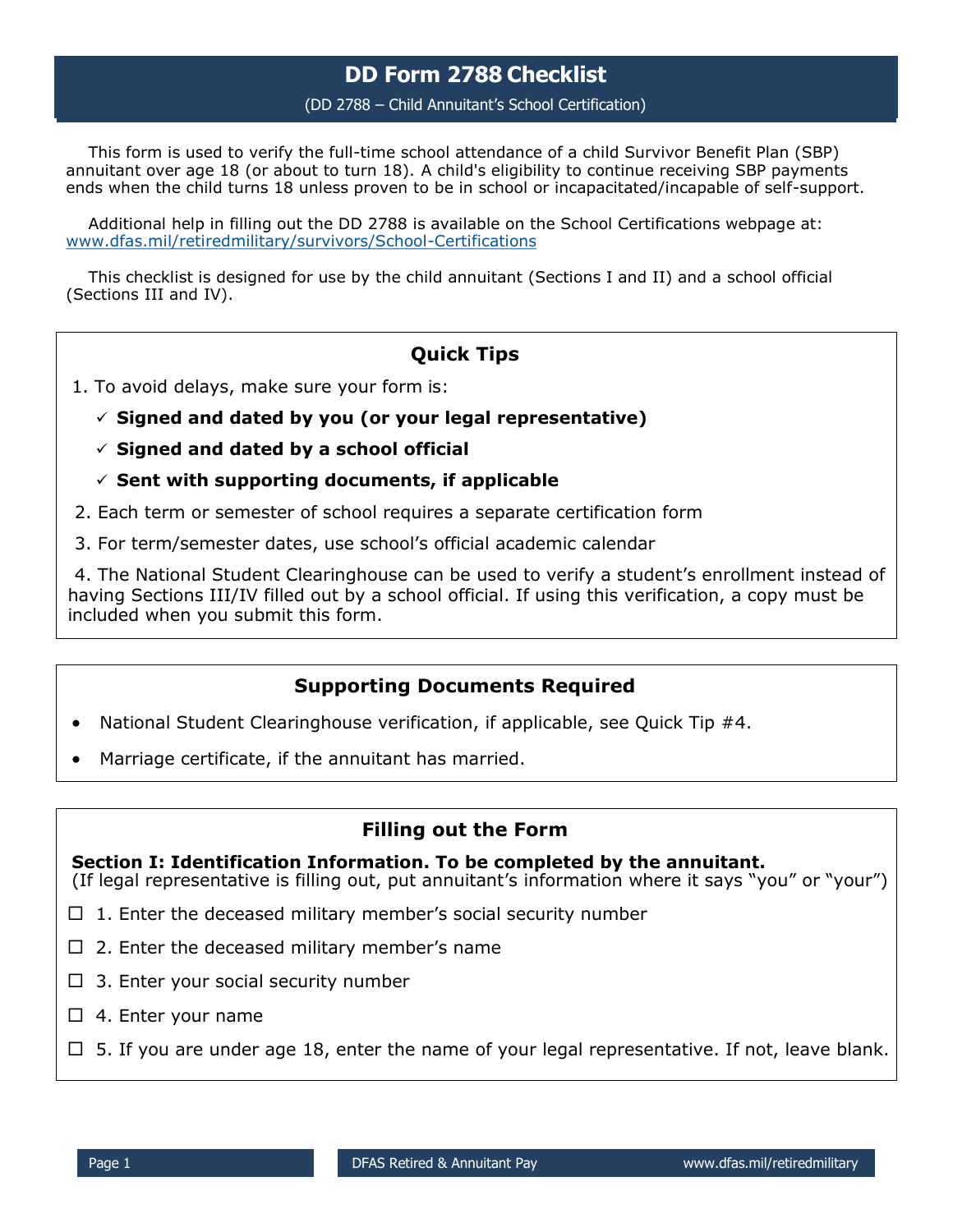# **DD Form 2788 Checklist**

(DD 2788 – Child Annuitant's School Certification)

# **Filling out the Form – continued Section II: Student's Certification. To be completed by the annuitant.**  $\Box$  6. Enter your date of birth  $\Box$  7. Answer Yes or No: Are you married? If yes, provide a copy of the marriage certificate.  $\Box$  8. Answer Yes or No: Are you currently attending school full-time? If you are on break between terms/semesters, enter No. If you answer No: skip #9-#11 and go to #12 9. If you **are** currently attending school full-time, enter a) name of school, b) school address, and c) school telephone number  $\Box$  10. If you currently attend high school, enter the expected date of graduation. Skip  $\#11 - #14$  and go to  $\#15$  $\Box$  11. If you currently attend school other than high school (e.g., college or university), enter a) the date the term/semester began and b) the date term/semester ends. Skip #12-#14 and go to  $#15$ □ 12. If you are **not** currently attending school full-time, enter a) name of the last school you attended full-time, b) address of last school attended, and c) phone number of last school attended 13. If are **not** currently attending school full-time **and** you most recently attended high school, enter your date of graduation. Skip #14 and go to #15 14. If are **not** currently attending school full-time **and** you most recently attended a school other than high school (e.g., college or university), enter a) the date the term/semester began and b) the date term/semester ended for the last term/semester you attended  $\Box$  15. Answer Yes or No: Are you planning on attending school full-time in the next 150 days? If you answer No, skip  $#16-#17$  and go to  $#18$  $\Box$  16. Enter the information of the school you will attend within the next 150 days  $\Box$  17. Enter the date the term/semester will begin and the date the term/semester will end for the next term/semester you will attend school full-time  $\Box$  18. Sign your name (if under age 18, legal representative must sign)  $\Box$  19. Enter the date **Section III: School Official's Certification of Current Attendance. To be completed by the school official.**   $\Box$  20. Answer Yes or No: Is the student enrolled on a full-time basis for the entire term/ semester? If Yes, continue. If No, go to Section IV.  $\Box$  21. Enter the information for the current school term/semester: a) date term/semester begins and b) date term/semester ends  $\Box$  22. Indicate which type of school student attends: a) high school or b) other than high school (e.g., college or university). Then go to Section IV. Skip #23-#25 and go to #26.